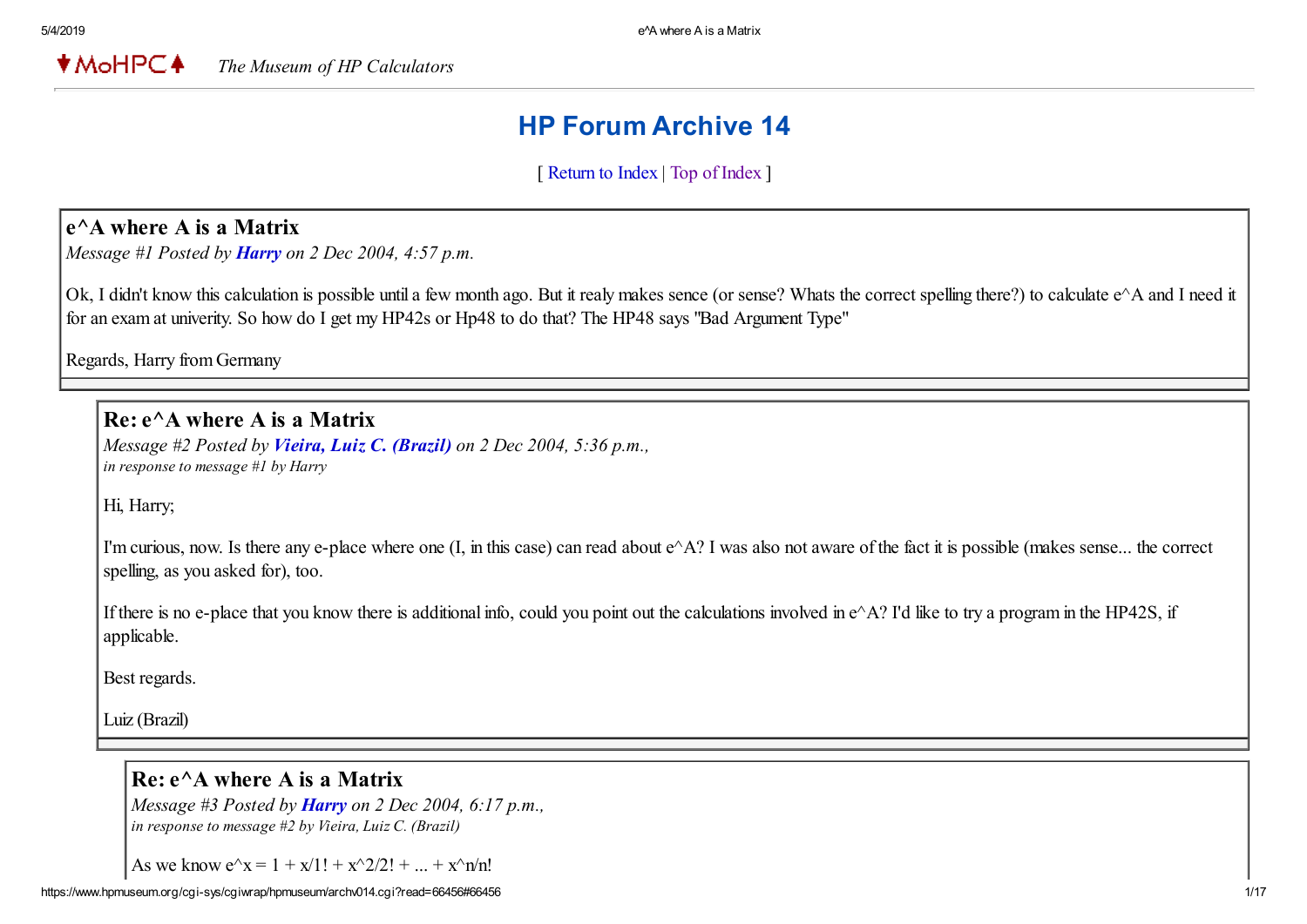#### 5/4/2019 e^A where A is a Matrix

Now e^A is defined the same way. This gives a very easy result for a diagonal matrix (not sure if this is the correct word, I don't usualy talk about math in english :)):



Things aren't that easy anymore for other nxn matrizes, because then you will have to calculate  $A^2$ ,  $A^3$  and so on until you get to a point where your result is good enough.

I hope you understand what I am trying to tell you. I didn't talk about mathmatics in english a lot before, and I need to practice that :)

#### Re: e^A where A is a Matrix

*Message #4 Posted by [Harry](https://www.hpmuseum.org/cgi-sys/cgiwrap/hpmuseum/archv014.cgi?contact=66424) on 2 Dec 2004, 6:25 p.m., in response to message #3 by Harry*

I think I will try and write a program for that too. Maybe first step would be to write a a program that calculates e^x. I'm am not sure how many steps I need to get a result that is correct for all displayed digits. Does anyone know how the HP calculaters internally calculate  $e^{\lambda}x$ ? Do they also use  $e^{\lambda}x=1 +$  $x^{\wedge}1/1! + x^{\wedge}2/2! + ... ?$ 

Best regards, Harry

## Re: e^A where A is a Matrix

*Message #5 Posted by [Veli-Pekka Nousiainen](https://www.hpmuseum.org/cgi-sys/cgiwrap/hpmuseum/archv014.cgi?contact=66430) on 2 Dec 2004, 7:19 p.m., in response to message #4 by Harry*

49 series (48gII, 49G, 49g+): MAP [VPN]

## Re: e^A where A is a Matrix

*Message #6 Posted by [Harry](https://www.hpmuseum.org/cgi-sys/cgiwrap/hpmuseum/archv014.cgi?contact=66431) on 2 Dec 2004, 7:26 p.m., in response to message #5 by Veli-Pekka Nousiainen*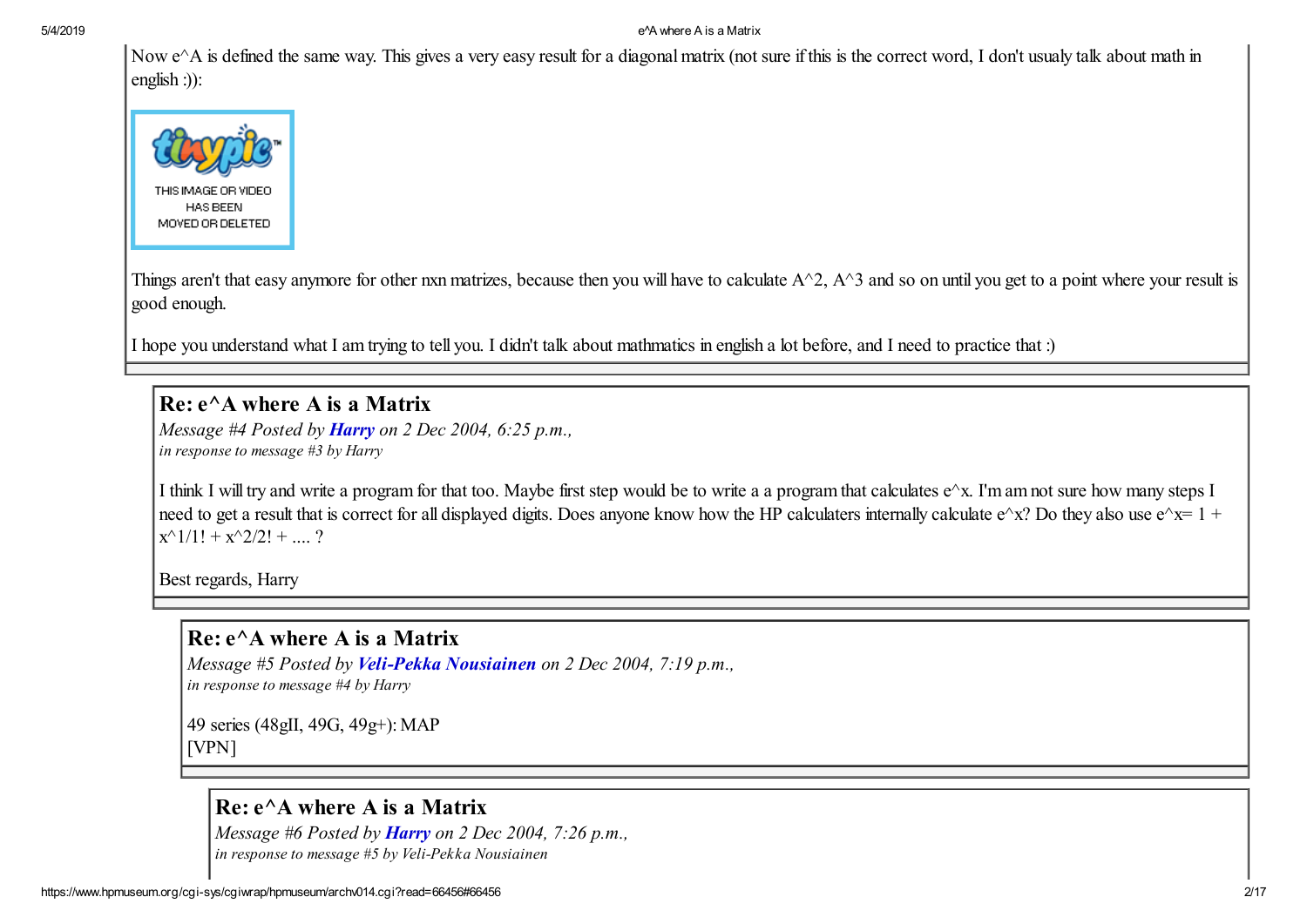Does that mean I finaly found a reason to buy a 49G+?!?

Thanks for the info!

## $Re: e^{\wedge}$  where A is a Matrix

*Message #7 Posted by [Karl Schneider](https://www.hpmuseum.org/cgi-sys/cgiwrap/hpmuseum/archv014.cgi?contact=66439) on 2 Dec 2004, 10:52 p.m., in response to message #5 by Veli-Pekka Nousiainen*

The original question was, which HP calculators can perform exponentials of *(square)* matrices.

So, the "49 series (48gII, 49G, 49g+): MAP" can? I assume that MAP stands for "Mathematical Applications Package" or similar. My unenhanced 49G also returns, "EXP Error: Bad Argument Type".

BTW, I thought that my 42S did square-matrix exponentials. However, doing  $e^{\lambda}x$  on any matrix simply takes the natural antilog of each element.

-- KS

*Edited: 2 Dec 2004, 10:55 p.m.*

## $Re: e^{\wedge}$  where A is a Matrix

*Message #8 Posted by [Harry](https://www.hpmuseum.org/cgi-sys/cgiwrap/hpmuseum/archv014.cgi?contact=66443) on 3 Dec 2004, 12:15 a.m., in response to message #7 by Karl Schneider*

BTW, I thought that my 42S did square-matrix exponentials. However, doing e^x on any matrix simply takes the natural antilog of each element.

This is exactly what the HP42 does. But it is not what e^A really is by the definition I gave in a previous post. An easier example for this is the following. If you got a matrix in the stack of the HP42 and then press  $1/x$ , it doesn't calculate the invers of that matrix, but it it calculates the invers of each element of the matrix. So if you have a 0 in your matrix you get a "division by zero". Its the same with e^x, it also works element by element.

This is a rather funny behavior an quite confusing, as the HP48 for example calculates the invers of the matrix after pressing 1/x (wich i think the HP42s should do as well insted of calculating the invers of each element)

Best Regards, Harry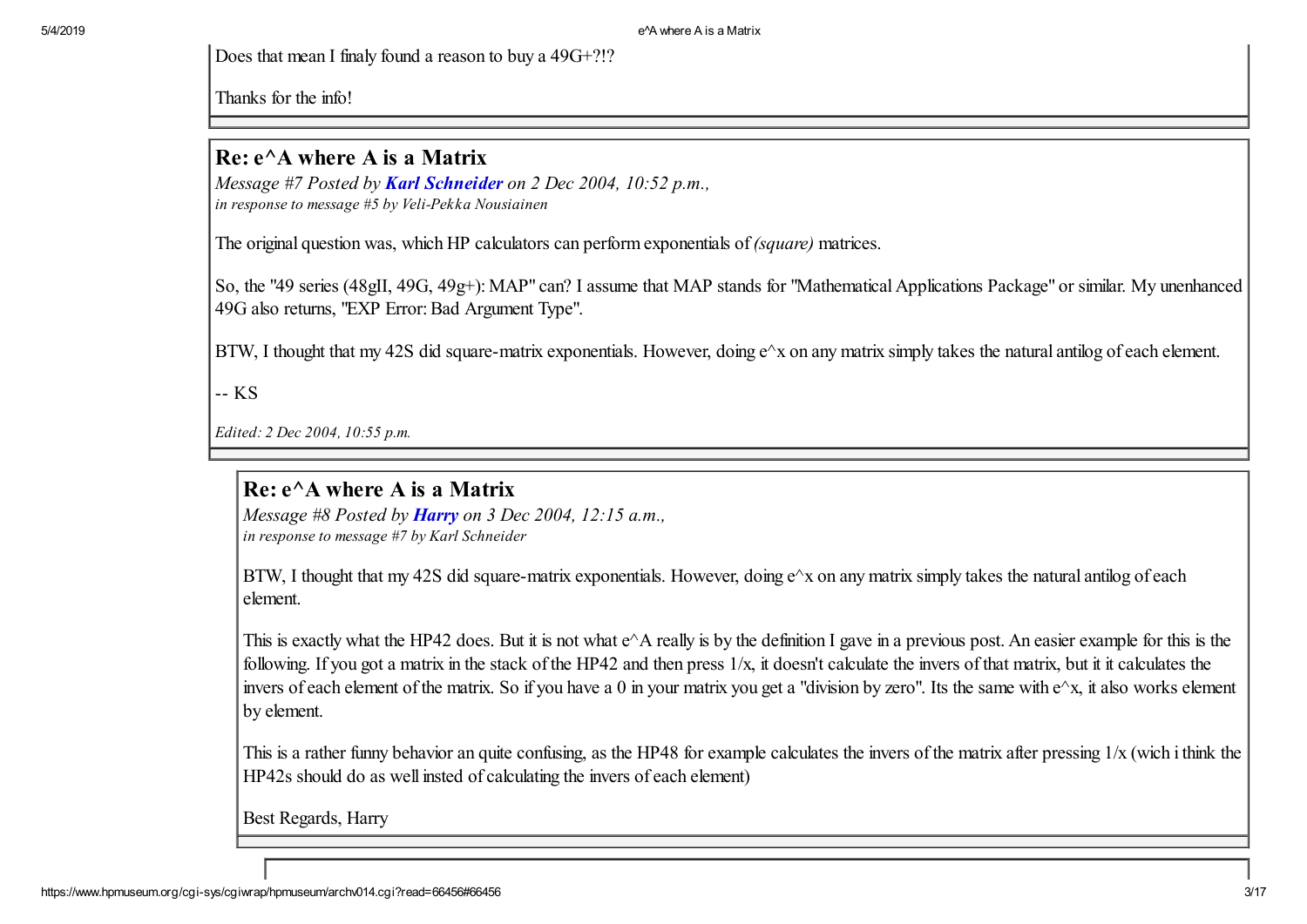5/4/2019 e^A where A is a Matrix

#### Re: e^A where A is a Matrix

*Message #9 Posted by [Imad Eddine Srairi](https://www.hpmuseum.org/cgi-sys/cgiwrap/hpmuseum/archv014.cgi?contact=66450) on 3 Dec 2004, 2:03 a.m., in response to message #8 by Harry*

Hi,

Notice that Harry's calculations applies to any matrix which may be diagonalized, that is which may be written as A=P^-1. D. P, where P is inversible and D only has diagonal terms (the eigenvalues). In this case,  $A^nP^{-n-1}$ .  $D^n$  .  $P^n$  and  $D^n$  is easy to compute;  $\exp(A)$  is therefore easy to compute too since its elements are simple the exponential of each eagenvalue i.e. denoting by li the eigenvalues

 $exp(A) = P^{\wedge} - 1$ . Diag ( $exp(11)$ , ...,  $exp(ln)$ ) P.

I think that some HP calculators can compute the eigenvalues and anyway there are programs to achieve that. P is a basis of linearly independant eigenvectors. The only hard problem is finding whether it is possible to diagonalize A or not. Sometimes we easily know we can, for instance when A is symetric and positive (that is  $(tX)$ , A, X is positive for any X - in this case all eigenvalues are positive).

Hope it helps.

Best regards,

Imad

## Re: e^A where A is a Matrix

*Message #10 Posted by [Axel](https://www.hpmuseum.org/cgi-sys/cgiwrap/hpmuseum/archv014.cgi?contact=66451) on 3 Dec 2004, 3:01 a.m., in response to message #9 by Imad Eddine Srairi*

MAP applies a function on each element of a matrix. Hence, MAP( $[[a,0],[0,b]]$ ,  $EXP[x]$ ) would give  $[[e^a,1],[1,e^b]]$  and not  $[[e^{\wedge}a,0],[0,e^{\wedge}b]].$ 

Greetings Axel

## $Re: e^{\wedge}$  where A is a Matrix

*Message #11 Posted by [Harry](https://www.hpmuseum.org/cgi-sys/cgiwrap/hpmuseum/archv014.cgi?contact=66464) on 3 Dec 2004, 6:16 a.m., in response to message #10 by Axel*

So that means it is no improvement over the 42s. Thanks for that info.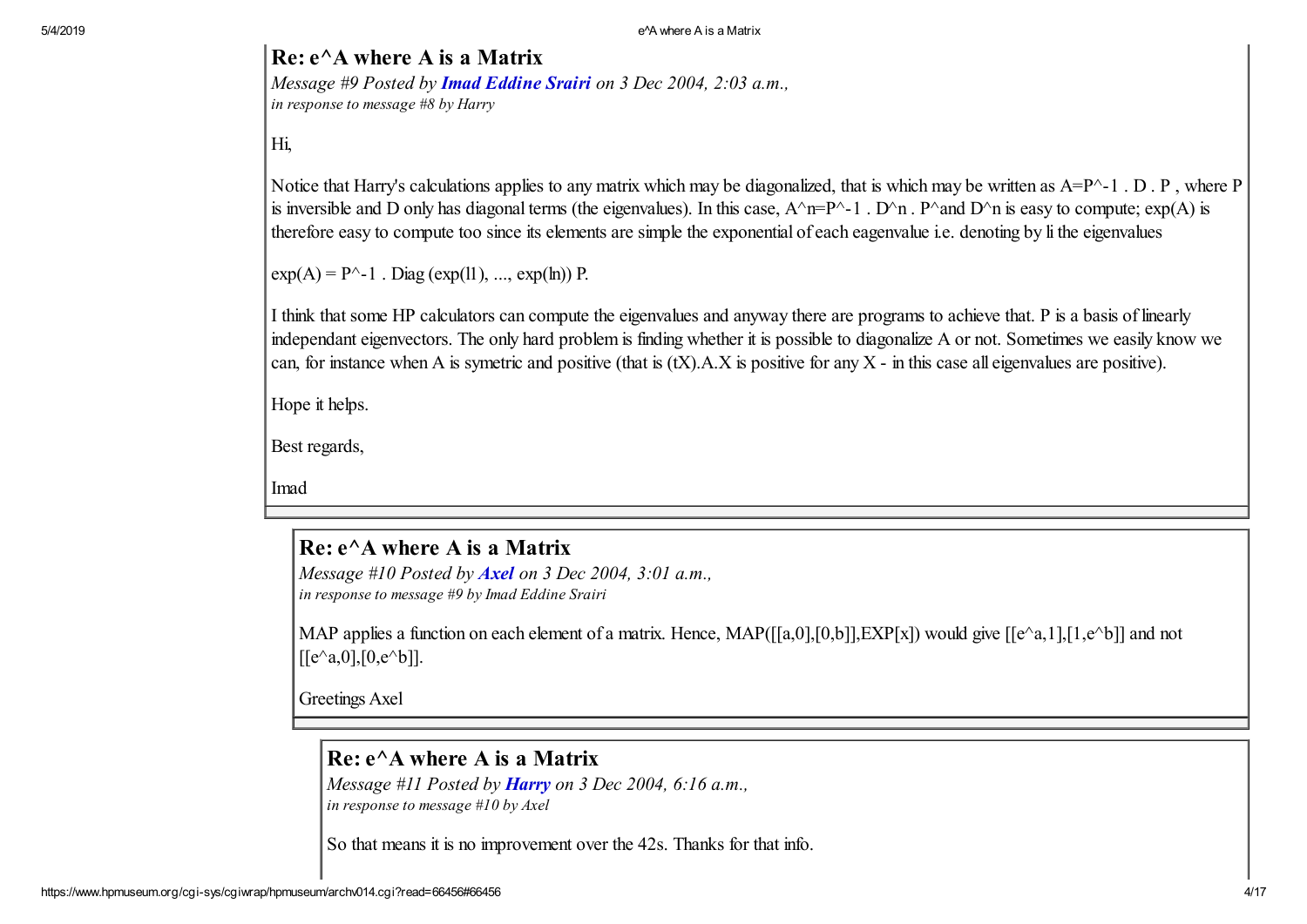Harry

## $Re: e^{\wedge}$  where A is a Matrix

*Message #12 Posted by [Harry](https://www.hpmuseum.org/cgi-sys/cgiwrap/hpmuseum/archv014.cgi?contact=66467) on 3 Dec 2004, 6:31 a.m., in response to message #9 by Imad Eddine Srairi*

Hi,

Notice that Harry's calculations applies to any matrix which may be diagonalized, that is which may be written as A=P^-1 . D . P, where P is inversible and D only has diagonal terms (the eigenvalues). In this case,  $A^{\wedge}n=P^{\wedge}-1$ .  $D^{\wedge}n$ .  $P^{\wedge}$  and  $D^{\wedge}n$  is easy to compute; exp(A) is therefore easy to compute too since its elements are simple the exponential of each eagenvalue i.e. denoting by li the eigenvalues

 $exp(A) = P^{\wedge} - 1$ . Diag ( $exp(11)$ , ...,  $exp(h)$ ) P.

I think that some HP calculators can compute the eigenvalues and anyway there are programs to achieve that. P is a basis of linearly independant eigenvectors. The only hard problem is finding whether it is possible to diagonalize A or not. Sometimes we easily know we can, for instance when A is symetric and positive (that is  $(tX)$ ). A.X is positive for any X - in this case all eigenvalues are positive).

Hope it helps.

Yes, it does help!

I didn't think about diagonalizing the matrix. It is a good way if it can be diagonalized. But that does not work if the matrix is not of full rank, then P can't be calculated as it consists of the eigenvektors of A.

Best regards, Harry

## $Re: e^A$  where A is a Matrix

*Message #13 Posted by [Veli-Pekka Nousiainen](https://www.hpmuseum.org/cgi-sys/cgiwrap/hpmuseum/archv014.cgi?contact=66468) on 3 Dec 2004, 6:48 a.m., in response to message #12 by Harry*

MAP applies a function on each element of a matrix. Hence, MAP([[a,0],[0,b]],EXP[x]) would give  $[ [e^{\lambda}a,1], [1,e^{\lambda}b]]$  and not  $[ [e^{\lambda}a,0], [0,e^{\lambda}b]]$ .

Greetings Axel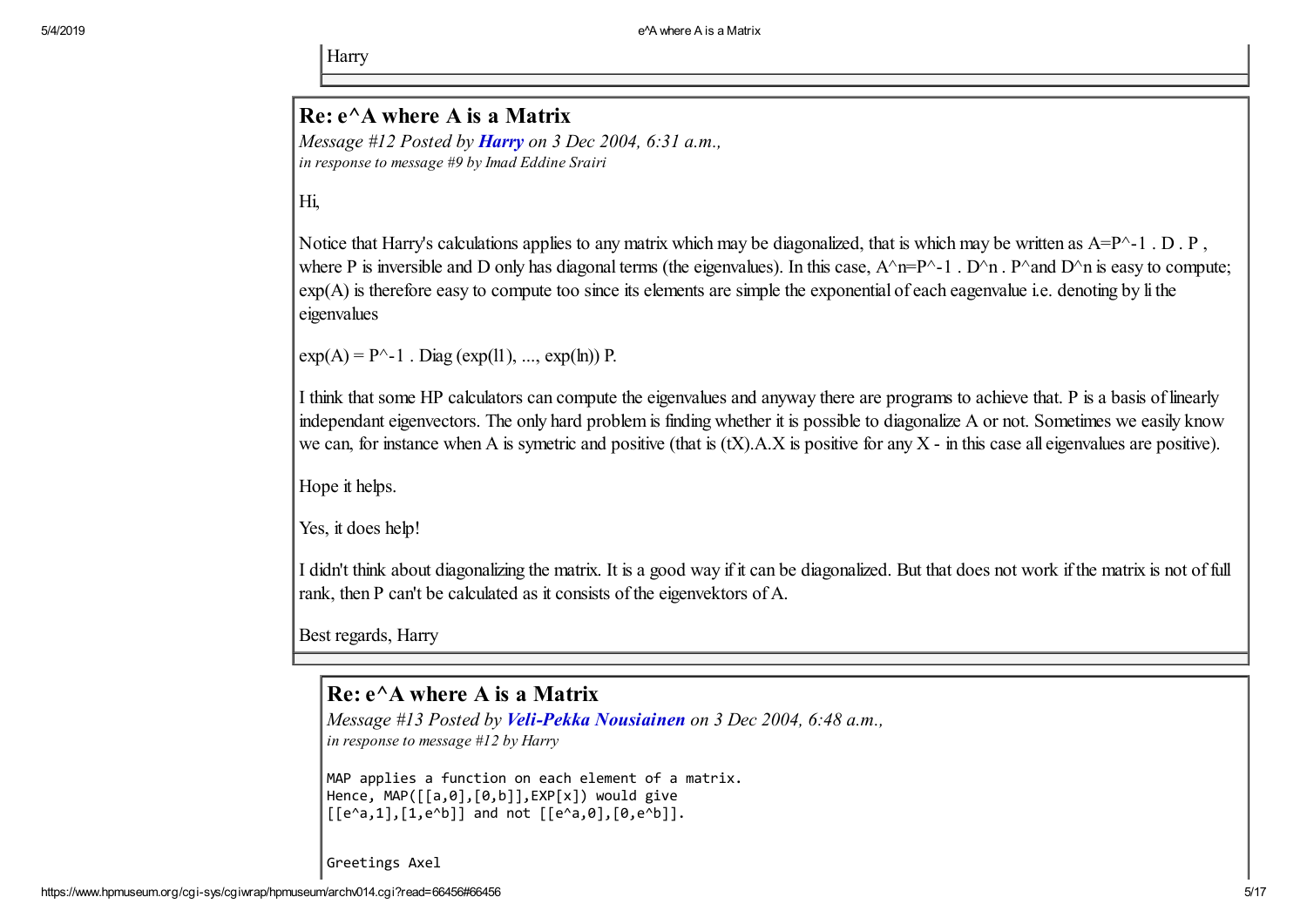```
=====================================================
A=P^-1 . D . P , where P is inversible
and D only has diagonal terms (the eigenvalues).
In this case, A^n=P^n-1 . D^nn .
<snip>
exp(A) = P^{\wedge}-1. Diag (exp(11), ..., exp(1n)) P.
=====================================================
The 49g+ will show it's power using SYLVESTER:
A = P^{\wedge} - 1 . D . P (actually A = D P)
Then use MAP on the D
:-D
[VPN]
```
#### Re: e^A where A is a Matrix

*Message #14 Posted by [Veli-Pekka Nousiainen](https://www.hpmuseum.org/cgi-sys/cgiwrap/hpmuseum/archv014.cgi?contact=66763) on 10 Dec 2004, 9:40 p.m., in response to message #13 by Veli-Pekka Nousiainen*

I also found this program at www.hpcalc.org Matrix Function MFUN http://www.hpcalc.org/details.php?id=6019 [VPN]

## $Re: e^{\wedge}$  where A is a Matrix

*Message #15 Posted by [Valentin Albillo](https://www.hpmuseum.org/cgi-sys/cgiwrap/hpmuseum/archv014.cgi?contact=66456) on 3 Dec 2004, 4:39 a.m., in response to message #1 by Harry*

Have a look at [this](http://mathworld.wolfram.com/MatrixExponential.html)

It even gives the \*exact\* (not an infinite Taylor series expansion applied to matrices) expression for  $e^A A$ , where A is a general 2x2 square matrix:

A = | a b | | c d |

As you may see, the resulting expression is quite complicated, even for such a simple case. Don't want to think what it may look like for, say, a 5x5 matrix.

However, this explicit formula for the 2x2 case, when programmed, runs rings around any iterative series expansion, so if your matrices are 2x2, that's the way.

Best regards from V.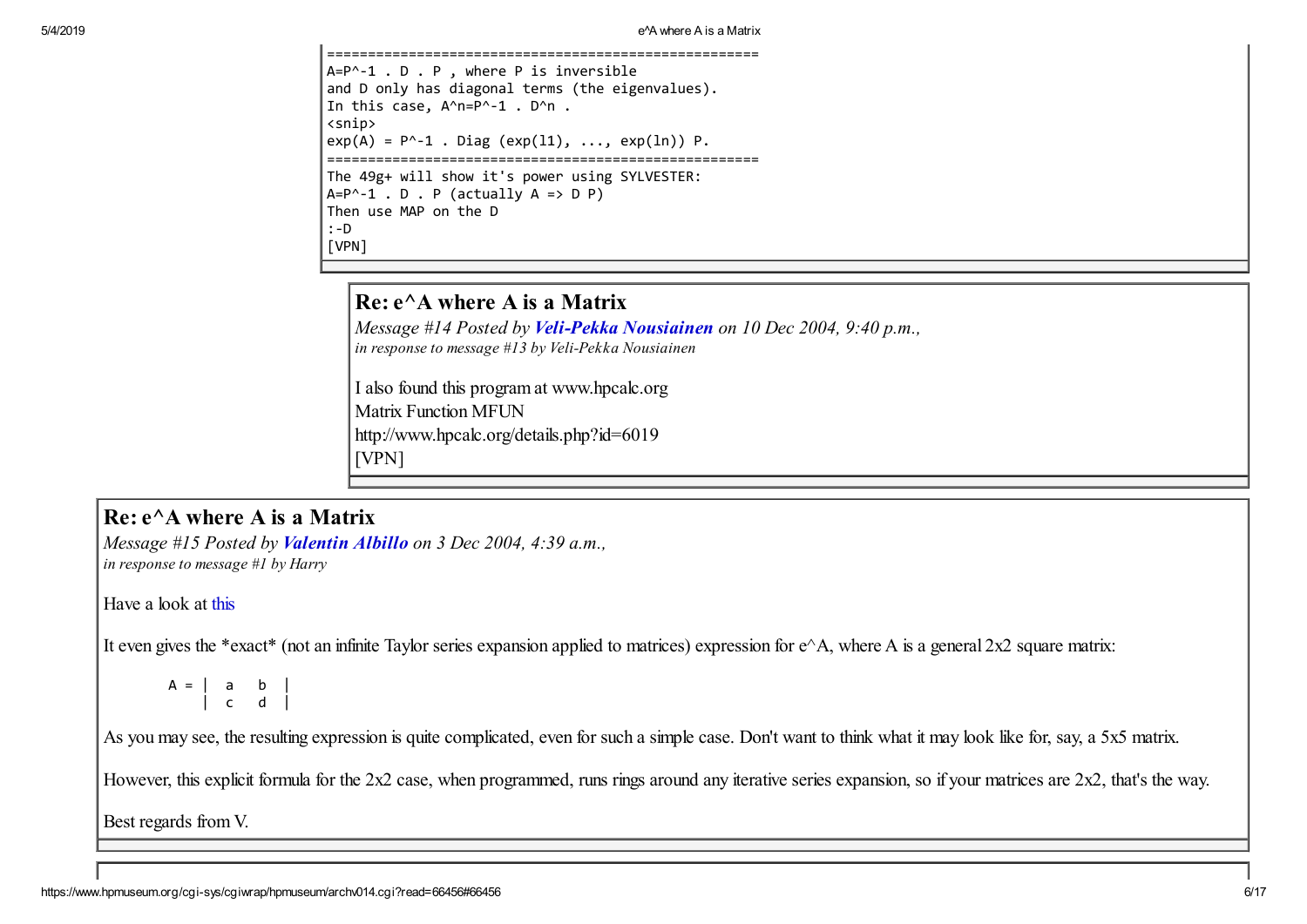## A program to compute  $e^{\Lambda}$ A

*Message #16 Posted by [Valentin Albillo](https://www.hpmuseum.org/cgi-sys/cgiwrap/hpmuseum/archv014.cgi?contact=66485) on 3 Dec 2004, 7:52 a.m., in response to message #1 by Harry*

Hi, Harry:

To further show just how easy is it to compute  $e^{\wedge}A$  for arbitrary numeric square matrices, here's a subprogram for the HP-71B I've just written right now to prove the point. If you don't have a real 71B and/or its Math ROM to test this program, hold on: you can download an excellent emulator for free (Math ROM included!) from the homepage of [Emu71.](http://membres.lycos.fr/jeffcalc/emu71.html)

For greatest convenience, the computation of e^A is performed by calling a subprogram, **MATEXP**, which accepts two parameters, the original matrix A, passed *by value*, and the resulting matrix B = e^A, passed *by reference*, which will be filled up by the subprogram and returned to the caller.

The subprogram is just 3 lines long (not counting the END SUB instruction which can be omitted), and it's completely general, dealing with arbitrary NxN matrices. Notice that you aren't required to pass N as a further parameter.

100 SUB MATEXP(A(,),B(,)) @ DIM T(UBND(A,1),UBND(A,2)),P,I 110 MAT B=IDN @ MAT T=IDN @ I=1 @ P=1.E-12 120 MAT T=A\*T @ MAT T=(1/I)\*T @ IF RNORM(T)>P THEN MAT B=B+T @ I=I+1 @ GOTO 120 130 END SUB

As an example, let's find  $e^{\wedge}A$ , where A is the 2x2 matrix:

 $A = \begin{pmatrix} 1/3 & 1/6 \end{pmatrix}$  $|-1/3$  5/6

Here's a sample calling program, though you could call this subprogram right from the keyboard, as we'll see later:

```
10 DESTROY ALL @ OPTION BASE 1 @ DIM A(2,2),B(2,2) @ READ A(,)
20 DATA 1/3,1/6,-1/3,5/6
30 CALL MATEXP(A,B) @ MAT DISP B @ END
```
Now, simply RUN it:

>RUN [ENTER]

1.34970850034 .299012770355 -.598025540708 2.2467468114

Let's test the result versus the exact values:

>EXP(1/2)\*2-EXP(2/3),EXP(2/3)-EXP(1/2)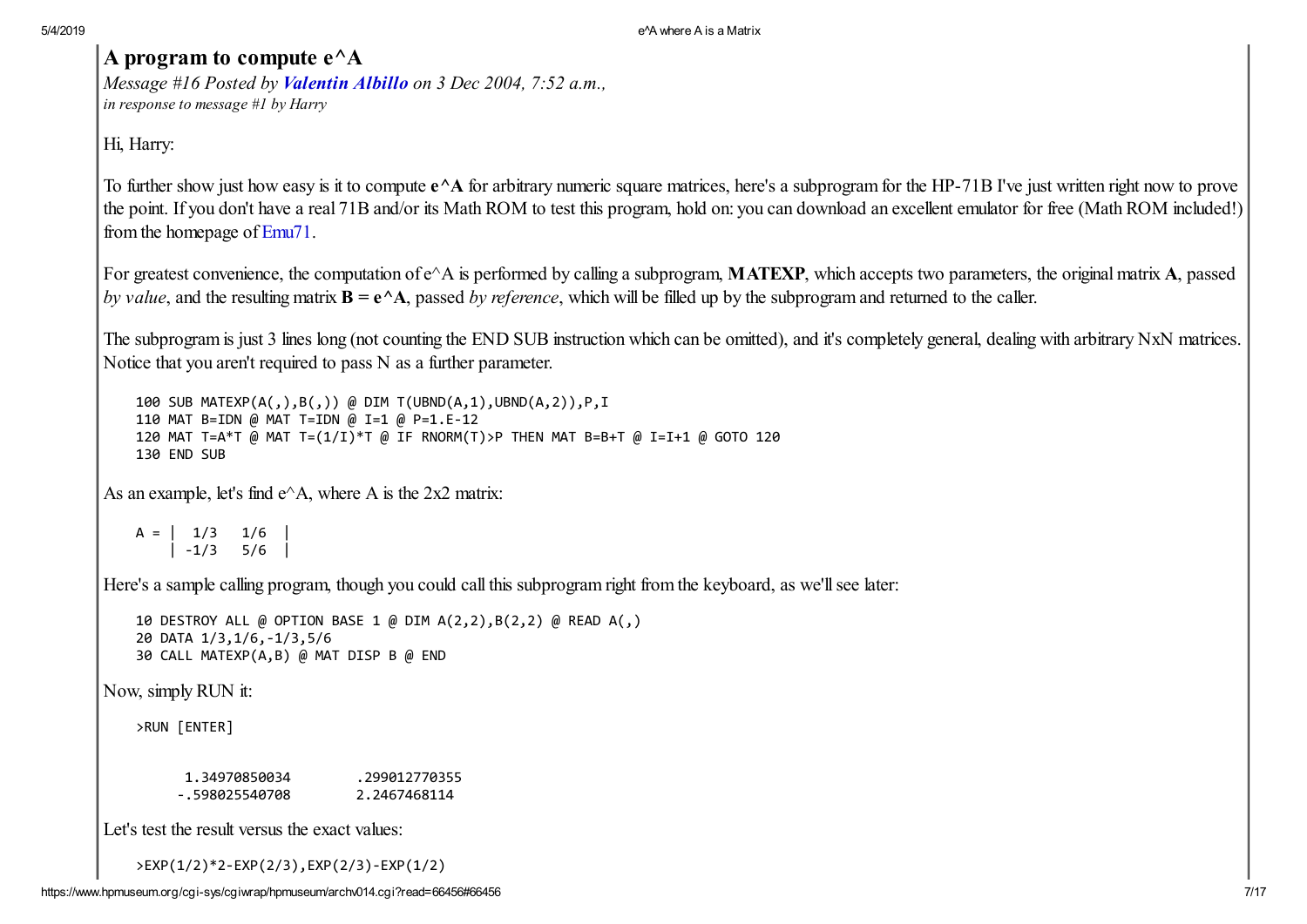1.34970850034 .29901277036

>EXP(1/2)\*2-2\*EXP(2/3),2\*EXP(2/3)-EXP(1/2)

-.59802554072 2.24674681142

So, as you can see, accuracy is good to a few ulps. As stated, you don't need to write a calling program, you could do it as easily right from the keyboard, like this:

>DESTROYALL @ OPTION BASE 1 @ DIM A(2,2),B(2,2) @ MAT INPUT A [ENTER]

A(1,1)? 1/3 [ENTER] A(1,2)? 1/6 [ENTER] A(2,1)? -1/3 [ENTER] A(2,2)? -5/6 [ENTER]

>CALL MATEXP(A,B) @ MAT DISP B [ENTER]

| 1.36849513056  | .136047911528 |
|----------------|---------------|
| -.272095823052 | .416159749881 |

There's no problem at all in adapting this simple subprogram for any other HP model which has built-ín matrix operations, such as the HP-15C, HP-41C, and HP42S, to name a few. All you need to know is that, in the previous BASIC code:

• UBND(A,1) gives the Upper Bound for the index of the first dimension in matrix A. In our example, this returns 2. Likewise for UBND(A,2) which returns the upper bound for the second dimension (2, as well; it's a square matrix).

This is used just to dimension auxiliar matrix T (term) to have the same dimensions as A (and B), thus no need to pass N (i.e: they are NxN matrices) as an extra parameter to the subprogram.

- **MAT B=IDN** just makes matrix B equal to the identity matrix corresponding to its dimensions.
- P is the precision we want. You may use 1E-10 in an HP-15C or HP-41C instead. Also, the smaller the precision, the faster the running time. You might be perfectly happy with 1E-5, say.
- MAT T=A\*T is a true matrix multiplication, while MAT T= $(1/\Gamma)$ \*T simply divides each element of matrix T by the scalar I.
- RNORM(T) return the Row Norm of matrix T, MAT B=B+T is a simple matrix addition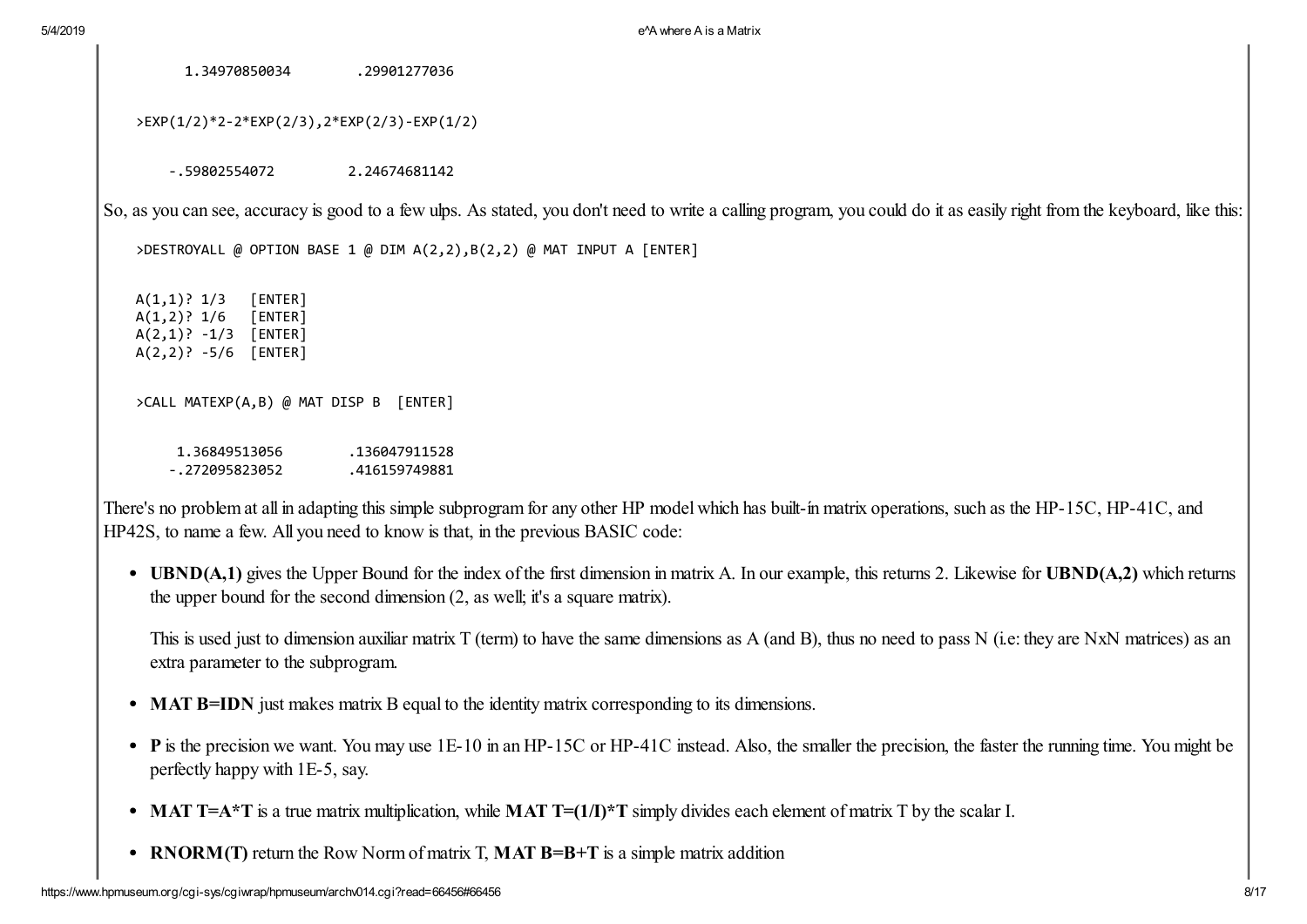And that's all there's to it. Writing the corresponding HP-15C/HP-41C/HP42S program is now quite affordable, and is left as an exercise to the reader ! :-)

Best regards from V.

## Thanks, Valentin...

*Message #17 Posted by [Vieira, Luiz C. \(Brazil\)](https://www.hpmuseum.org/cgi-sys/cgiwrap/hpmuseum/archv014.cgi?contact=66494) on 3 Dec 2004, 9:35 a.m., in response to message #16 by Valentin Albillo*

... for the (as always) elegant and thoughtfull contribution.

Best regards.

Luiz (Brazil)

## Re: Thanks, Valentin...

*Message #18 Posted by [Valentin Albillo](https://www.hpmuseum.org/cgi-sys/cgiwrap/hpmuseum/archv014.cgi?contact=66495) on 3 Dec 2004, 9:37 a.m., in response to message #17 by Vieira, Luiz C. (Brazil)*

You're welcome, Luiz. You're always so kind :-) :-)

(... by the way, your "thoughtfull" has one "I" too many  $\dots \div$ )

Best regards from V.

I lost my spell checker... Thanks again! (N.T.)

*Message #19 Posted by [Vieira, Luiz C. \(Brazil\)](https://www.hpmuseum.org/cgi-sys/cgiwrap/hpmuseum/archv014.cgi?contact=66511) on 3 Dec 2004, 11:33 a.m., in response to message #18 by Valentin Albillo*

...

## When do you use  $e^{\Lambda}$ A

*Message #20 Posted by [Thibaut.be](https://www.hpmuseum.org/cgi-sys/cgiwrap/hpmuseum/archv014.cgi?contact=66497) on 3 Dec 2004, 9:53 a.m., in response to message #16 by Valentin Albillo*

Hi Valentin (and everybody else of course),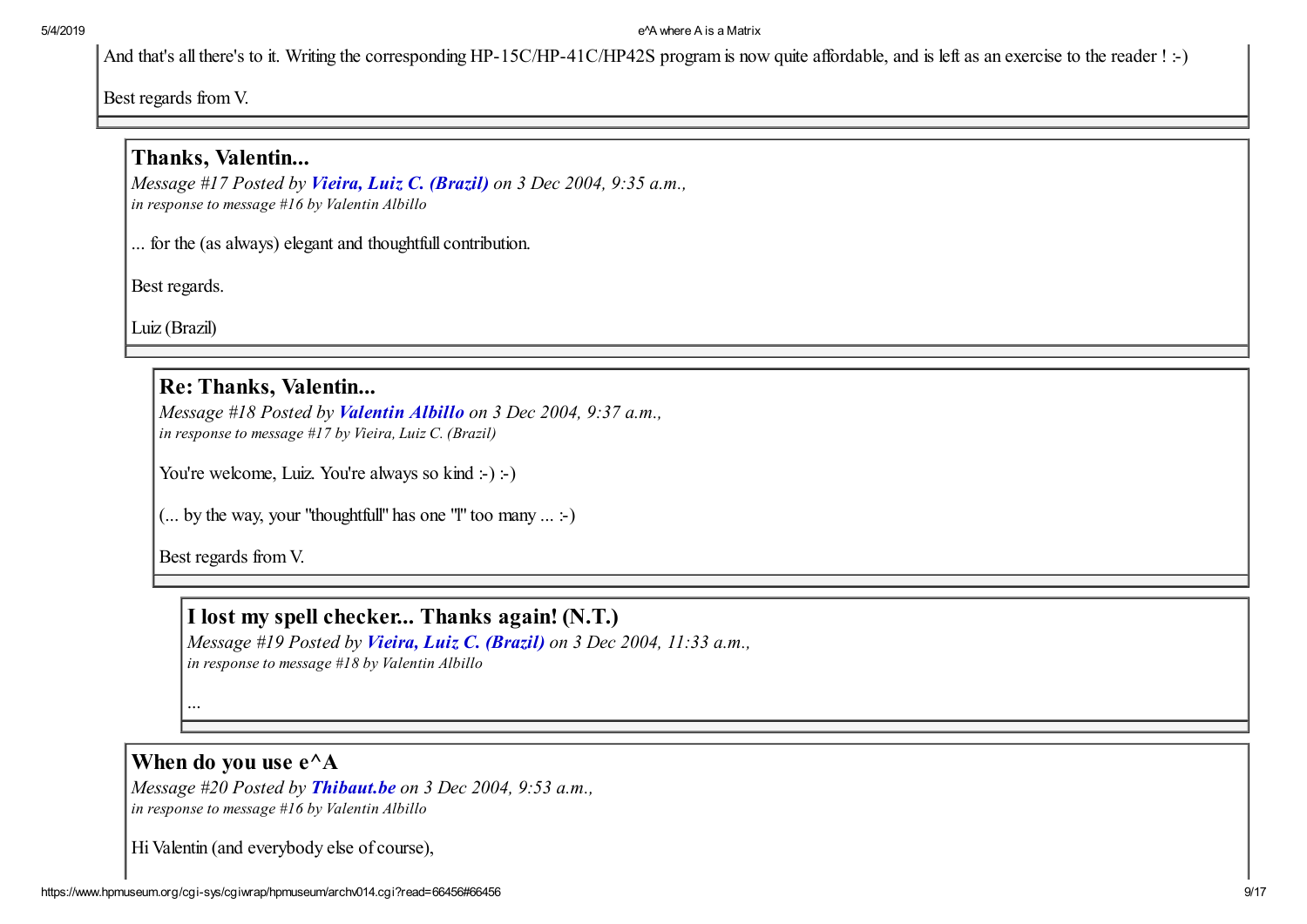I find it very instructing to learn a matrix functions that I didn't know.

All my apologizes for being such a pragmatic, but in what applications one uses  $e^{\wedge} A$  ?

#### Re: When do you use e^A

*Message #21 Posted by [Valentin Albillo](https://www.hpmuseum.org/cgi-sys/cgiwrap/hpmuseum/archv014.cgi?contact=66505) on 3 Dec 2004, 10:11 a.m., in response to message #20 by Thibaut.be*

Hi, Thibaut:

Thibaut posted:

*"I find it very instructing to learn a matrix functions that I didn't know.*

*All my apologizes for being such a pragmatic, but in what applications one uses e^A ?"*

Many, in fact, but the one that instantly comes to my mind is as one of the most elegant (as well as practical) ways of solving a linear system of Ordinary Differential Equations (O.D.E.'s, for short), and of course, such systems do appear absolutely all the time in real-life applications in all fields of science, industry, and economics.

Have a look at [this excellent link](http://math.fullerton.edu/mathews/n2003/MatrixExponentialMod.html), for instance.

Best regards from V.

## Re: When do you use e^A

*Message #22 Posted by [Patrick](https://www.hpmuseum.org/cgi-sys/cgiwrap/hpmuseum/archv014.cgi?contact=66523) on 3 Dec 2004, 9:56 p.m., in response to message #21 by Valentin Albillo*

The same principle which leads to exp(A) leads to sin(A), cos(A), etc. In general, if you've got a convergent Taylor series, you can get a corresponding convergent series when the argument, x, is replaced by a matrix, A.

These functions satisfy certain multivariate differential equations in the same manner as their scalar cousins. Valentin pointed out a link which shows how  $\exp(At)$  satisfies  $f = Af$ , just like in the scalar case. Pretty neat, if you ask me.

#### Ah, enlightenment!

*Message #23 Posted by [Karl Schneider](https://www.hpmuseum.org/cgi-sys/cgiwrap/hpmuseum/archv014.cgi?contact=66524) on 3 Dec 2004, 11:36 p.m.,*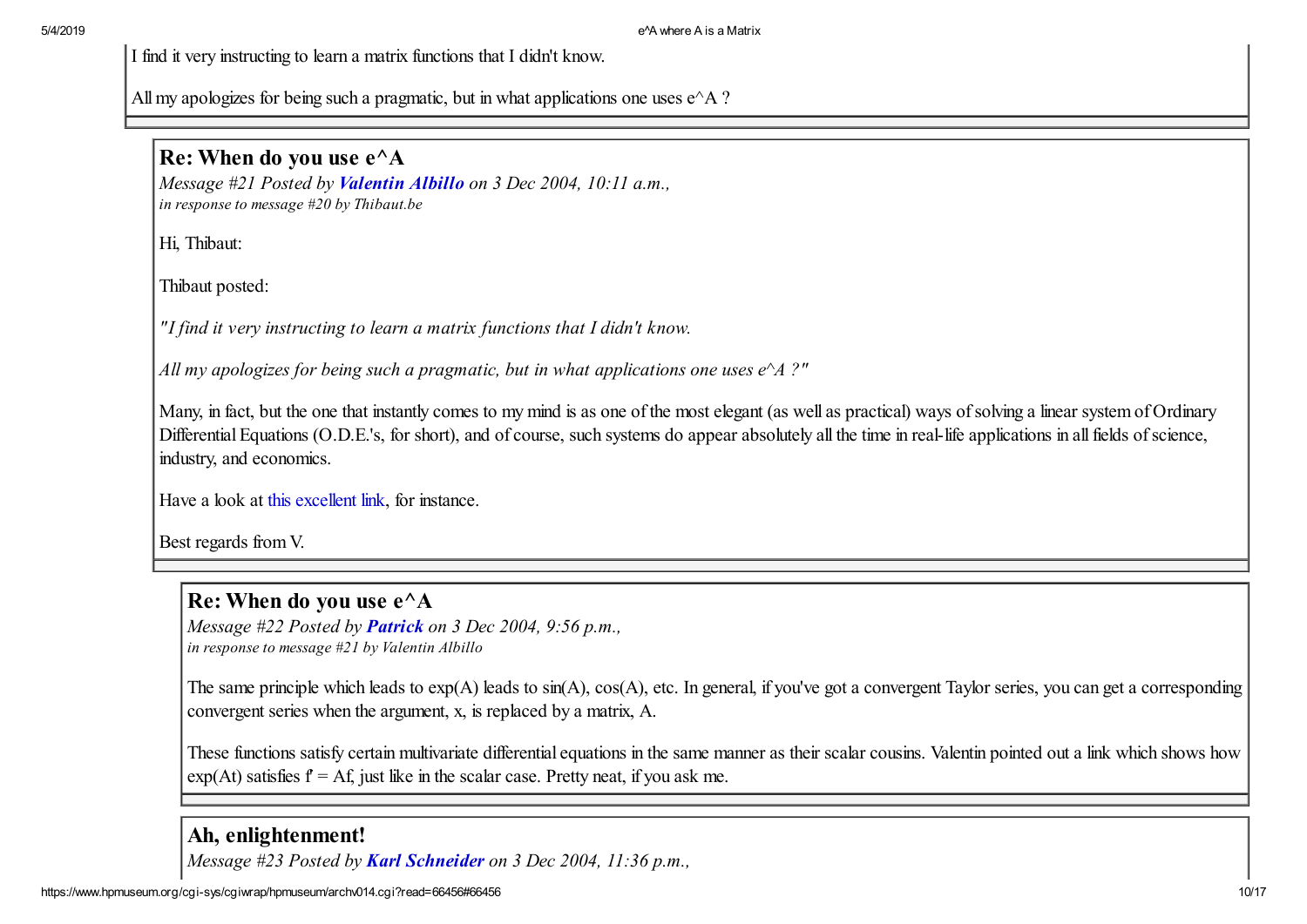*in response to message #21 by Valentin Albillo*

Thanks again, Valentin, for providing insight and informative links.

I was familiar with the Taylor-series definition of the matrix exponential from a graduate-level linear algebra course, but was unaware until now of any closed-form expression.

Recently, I'd considered writing a program to calculate it on the 42S, but hadn't determined what test to use for convergence.

With no real need to compute  $e^{\wedge}A$  on a handheld calculator, I'm content to allow Matlab to handle the chore, if it ever arises.

-- KS

*Edited: 3 Dec 2004, 11:39 p.m.*

#### Calculation with Vandermonde matrix

*Message #24 Posted by [Tizedes Csaba \[Hungary\]](https://www.hpmuseum.org/cgi-sys/cgiwrap/hpmuseum/archv014.cgi?contact=66689) on 9 Dec 2004, 6:39 a.m., in response to message #20 by Thibaut.be*

Hello, I used it in controlling of systems... The real case this was an element of solution differential equations. Here is the Maple version of calculating  $\rm \ket{e}$  (A\*t) simbolically, with Vandermonde-matrix: (I'm not an Maple-guru, sorry...)

If the eigenvalues are not equals, this method works perfectly. If they are same, you must to make new e() "lines": make derivative one of that equation, what contain one of the same eigenvalue...!

Sorry for my terrible english, I cant to say what I want...

Csaba

> restart;

> with(LinearAlgebra):with(linalg):

Warning, the previous binding of the name GramSchmidt has been removed and it now has an assigned value

Warning, the protected names norm and trace have been redefined and unprotected

 $> n := 2;$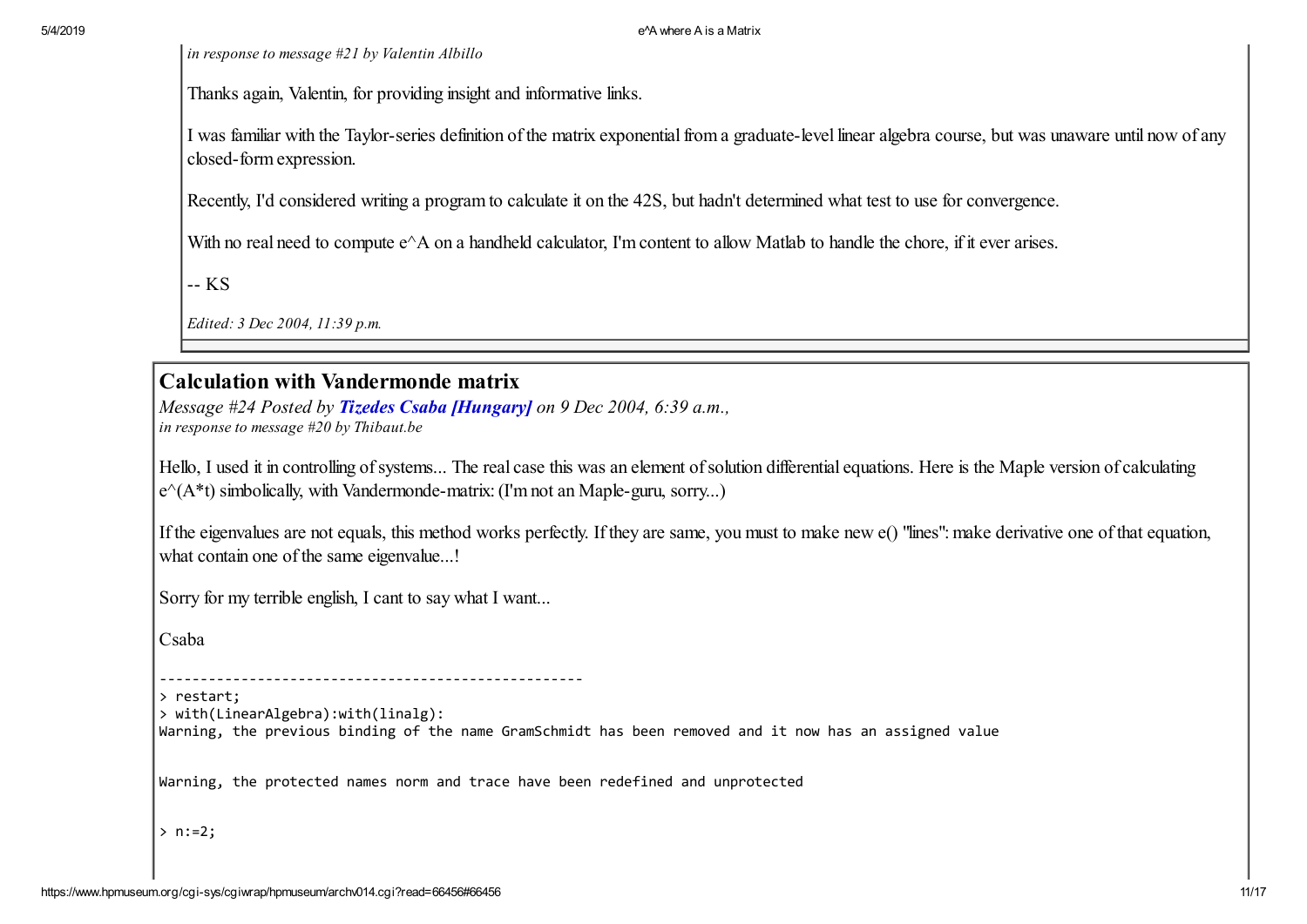$\overline{\phantom{a}}$ 

n := 2 > A:=matrix(n,n,[1,3,0,2]); [1 3] A := [ ] [0 2] > lambda:=eigenvals(A); lambda := 1, 2 > V:=vandermonde([lambda]); [1 1] V := [ ] [1 2] > e:=array(1..n); e := array(1 .. 2, []) > for i from 1 to n do > e[i]:=exp(lambda[i]\*t);od; e[1] := exp(t) e[2] := exp(2 t) > ga:=linsolve(V,e); ga := [2 exp(t) - exp(2 t), -exp(t) + exp(2 t)]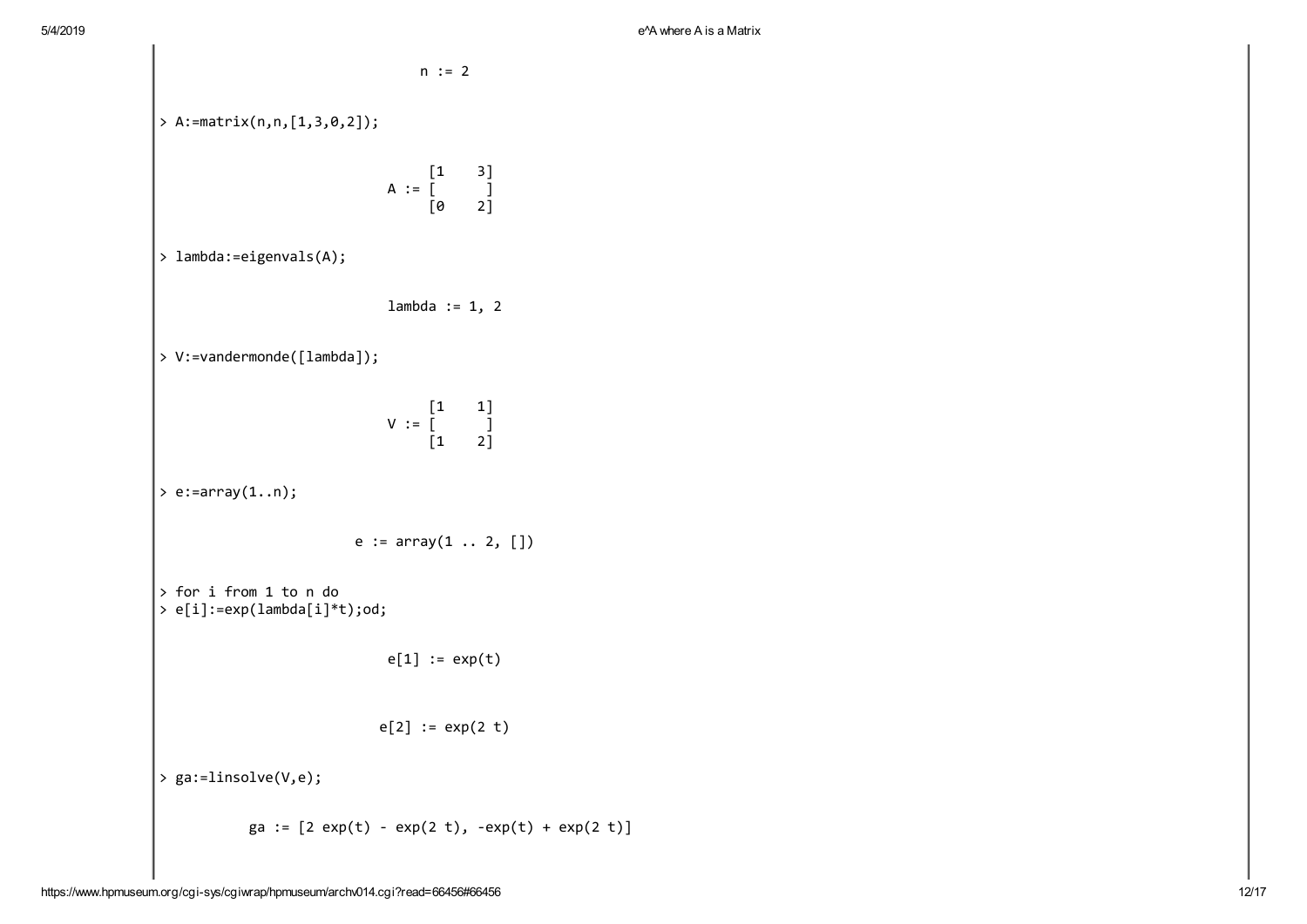```
> unassign('i');
> e_ad_At:=evalm(ga[1]*IdentityMatrix(n)+sum(ga[i]*A^(i-1),i=2..n));
                     [exp(t) -3 exp(t) + 3 exp(2 t)]e ad At := \lceil[0] exp(2 t) [1]>
```
#### Re: A program to compute  $e^{\Lambda}$ A

*Message #25 Posted by [Harry](https://www.hpmuseum.org/cgi-sys/cgiwrap/hpmuseum/archv014.cgi?contact=66529) on 4 Dec 2004, 9:26 a.m., in response to message #16 by Valentin Albillo*

Thank you very much Valentin!

Especially for explaning the HP71B syntax afterwards, without that, I would not have been able to understand the Program you wrote.

What I like most about this forum is that most of the people here do not only know a lot about calculators, but also they are very good at mathmatics. Every time I ask a question about how to repair a calculator or how to solve a mathmatical problem with it, I get very good answers. Thanks to all of you!

Best regards, Harry

## My Program

```
Message #26 Posted by Harry on 4 Dec 2004, 3:38 p.m.,
in response to message #16 by Valentin Albillo
```
I wrote a program for the HP48 now. What I din'd do so far is to program a stop criteria. I don not quite understand yours, valentin, as I do not know what the "row norm" of a matrix is. Could you or anybody else please explain that?

```
<< DUP IND DUP -> A E S
  << 1 25 FOR I
            A I / 'S' STO* 'E' STO+
          NEXT
     E
  >>
>>
Regards, Harry
```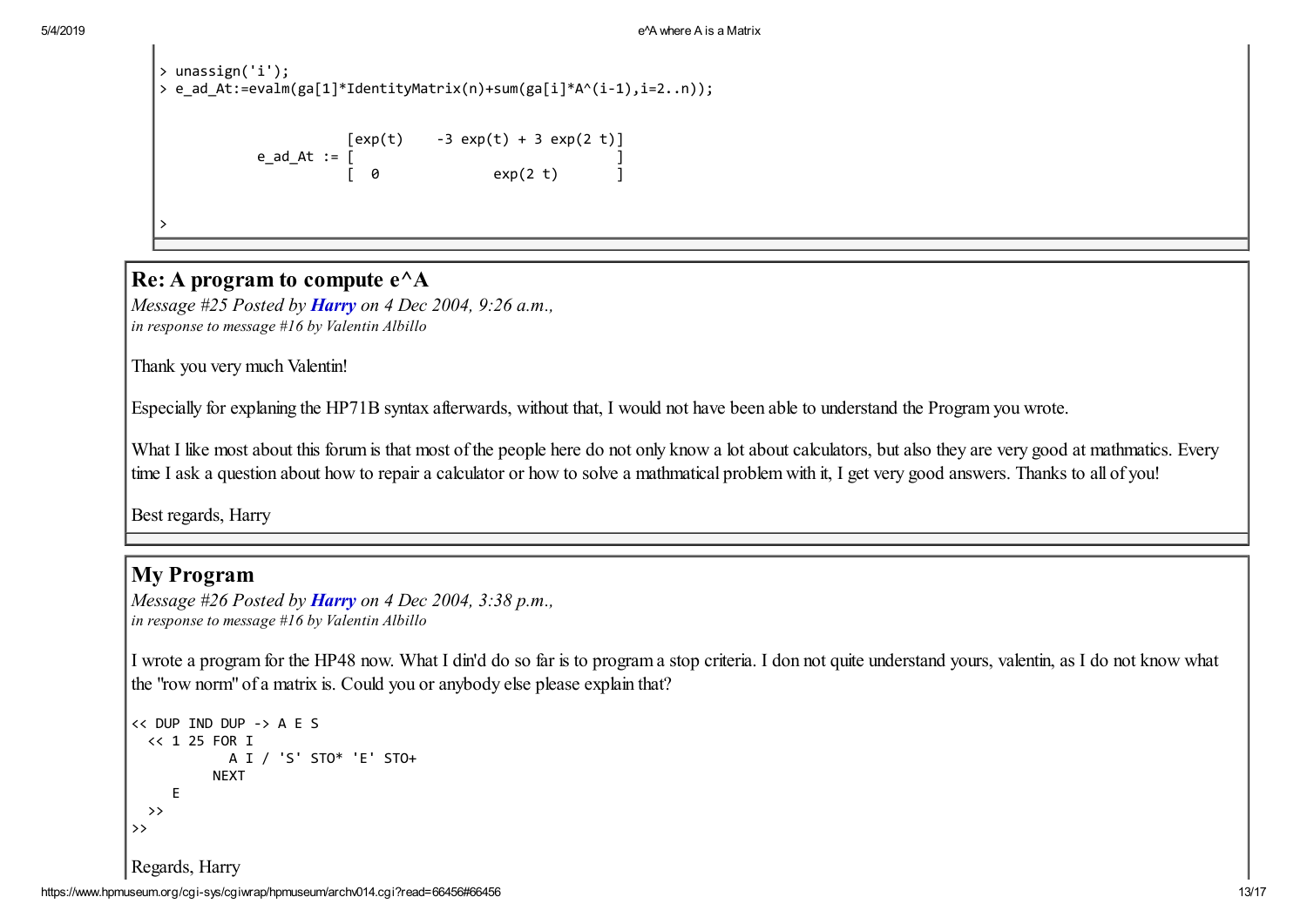# Sorry, its IDN, not IND of course.

*Message #27 Posted by [Harry](https://www.hpmuseum.org/cgi-sys/cgiwrap/hpmuseum/archv014.cgi?contact=66539) on 4 Dec 2004, 4:55 p.m., in response to message #26 by Harry*

#### HP48/49 RNRM (aka: Row Norm)

*Message #28 Posted by [Vieira, Luiz C. \(Brazil\)](https://www.hpmuseum.org/cgi-sys/cgiwrap/hpmuseum/archv014.cgi?contact=66543) on 4 Dec 2004, 8:34 p.m., in response to message #26 by Harry*

Hi, Harry;

.

the "row norm" of a matrix is the highest value amongst the sum of the elements of each row. See this:

 $[1 2 3]$ [7 8 9]

[4 5 6]]

The column with the sum of each row is:

 $\lceil 6 \rceil$  (=1+2+3)  $[24]$  (=7+8+9)  $[15]$ ](=4+5+6)

And in this case, the row norm is 24. The function that returns the row norm of a matrix is RNRM.

Hope this helps.

Luiz (Brazil)

*Edited: 4 Dec 2004, 11:30 p.m.*

## Re: HP48/49 RNRM (aka: Row Norm)

*Message #29 Posted by [Harry](https://www.hpmuseum.org/cgi-sys/cgiwrap/hpmuseum/archv014.cgi?contact=66546) on 5 Dec 2004, 12:36 a.m., in response to message #28 by Vieira, Luiz C. (Brazil)*

Hi Luiz,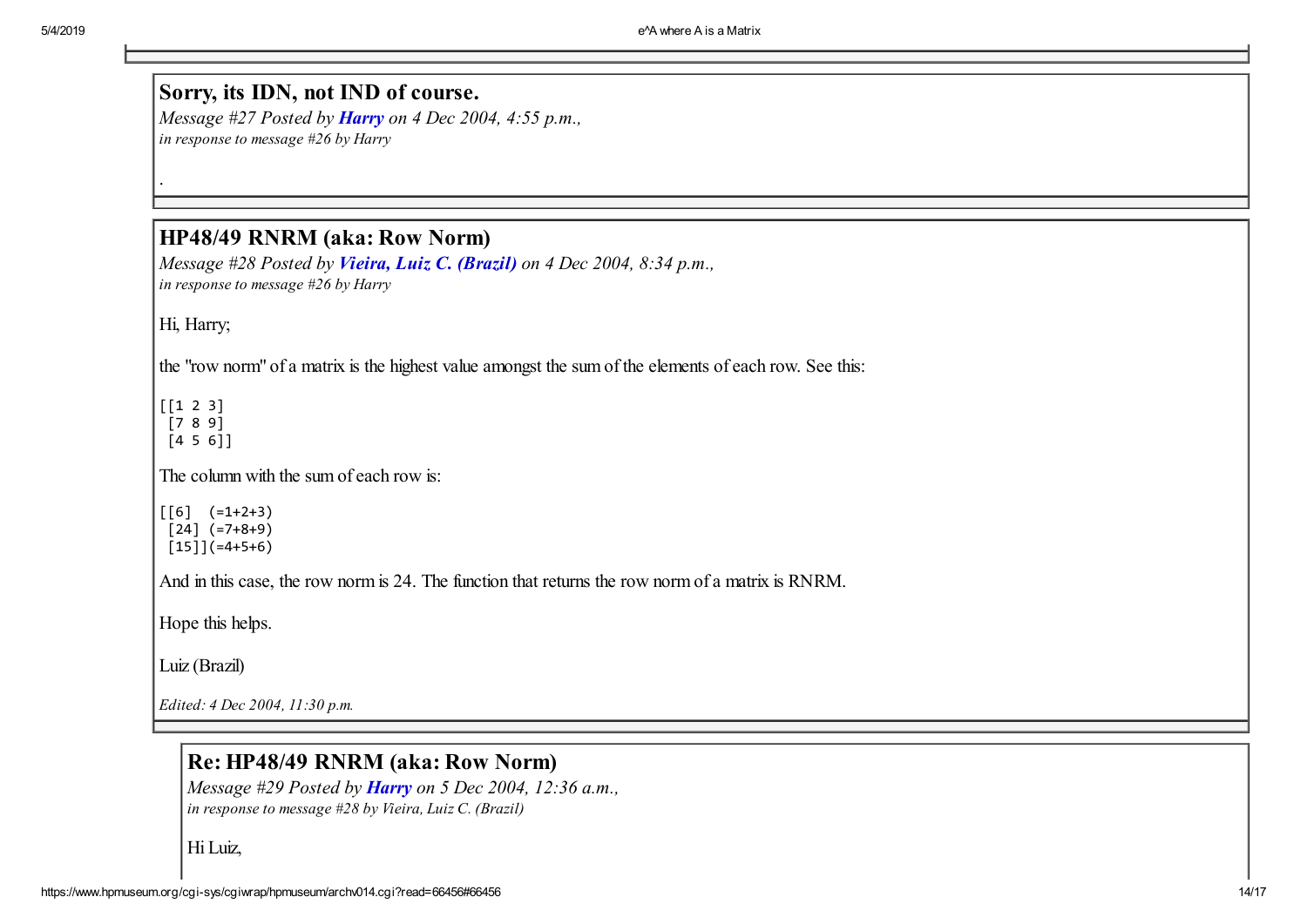yes, that does help! Thanks a lot!

Harry

#### $Re: e^{\wedge}$  where A is a Matrix

*Message #30 Posted by [will](https://www.hpmuseum.org/cgi-sys/cgiwrap/hpmuseum/archv014.cgi?contact=66519) on 3 Dec 2004, 4:18 p.m., in response to message #1 by Harry*

You will be better served using a CAS software..mathematica 5 does this problem quite well.

## $Re: e^{\wedge}$  where A is a Matrix

*Message #31 Posted by [Scott Guth](https://www.hpmuseum.org/cgi-sys/cgiwrap/hpmuseum/archv014.cgi?contact=66525) on 4 Dec 2004, 1:15 a.m., in response to message #1 by Harry*

Hi all!

I hate to say this, and please forgive this devoted HP fan for speaking of the "dark side", but my TI85 could do e^A back in 1992.

My TI89 Titanium can do e^A, ln(A), sin(A), cos(A), arcsin(A), arccos(A), sinh(A), cosh(A), arcsinh(A), arccosh(A) ...

The TI85, TI86, TI89 series, TI92, and TI Voyage are all capable of these.

The only requirement is that the matrix is diagonalizable. The main application for such operations is in solving linear systems of differential equations.

Regards, Scott

## $Re: e^A$  where A is a Matrix

*Message #32 Posted by [Rodger Rosenbaum](https://www.hpmuseum.org/cgi-sys/cgiwrap/hpmuseum/archv014.cgi?contact=66526) on 4 Dec 2004, 8:37 a.m., in response to message #31 by Scott Guth*

For diagonalizable matrices, the following HP48G program will work well. And in fact it can compute all the things Scott mentioned and MatrixSqrt, too (for those matrices that have a square root, that is). Just put the appropriate function in place of EXP.  $<<$  EGV OBJ-> 0BJ-> DROP ->LIST EXP OBJ-> 1 ->LIST ->ARRY DUP SIZE OBJ-> DROP DIAG-> OVER INV \* \* >>

I made no attempt to optimize this; I just left everything inline to make it easier to understand. It works on complex matrices, too. And, don't forget, if you use trig functions to do, for example, MatrixSine, put the calculator in radians mode. The HP48G could do this in 1992, or whenever it came out; I forget. It's fun